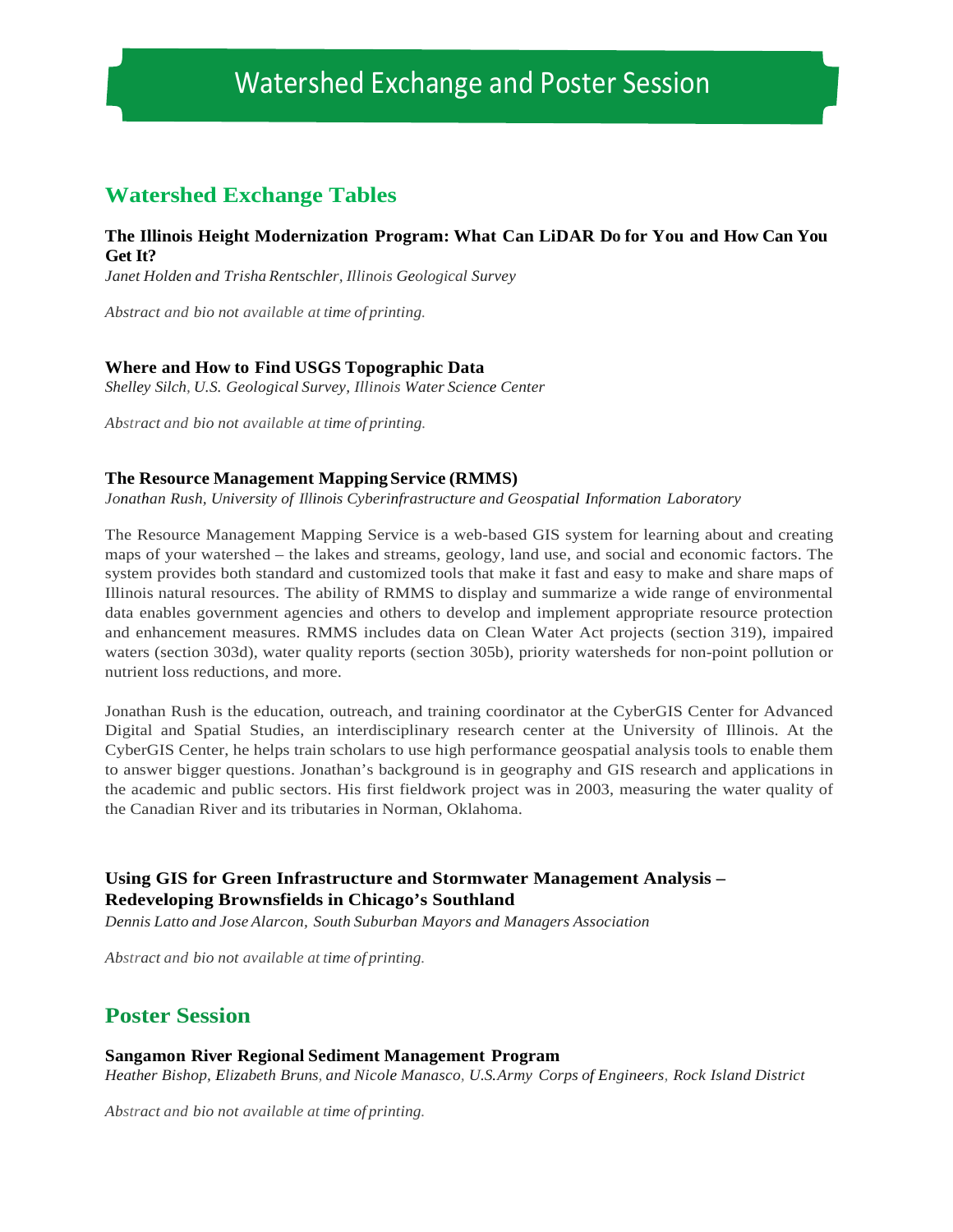## **Hydrologic and Hydraulic Studies of the Illinois River Basin at ISWS**

*Yanqing Lian, Elias Getahun, Markus Momcilo, Laura Keefer, and Zhenxing Zhang, Illinois State Water Survey*

*Abstract and bio not available at time ofprinting.*

# **Hydrologic and Water Quality Modeling of the Spoon River Watershed for Determining Sediment and Nutrient Critical Source Areas**

*Arash Zaregarizi, Yazd University, and Elias Getahun, Illinois State Water Survey*

In the Midwest, non-point source pollution resulting from agriculturally-dominated watersheds remains one of the major causes of water quality impairments. To address this issue in Illinois, a statewide nutrient loss reduction strategy was recently completed, which sets reduction goals and provides recommendations for conservation measures. The objective of this study is to determine the critical source areas of sediment and nutrients in the Spoon River watershed. Previous Illinois State Water Survey (ISWS) studies showed that the Spoon River generates the largest sediment per unit area among the major tributaries of Illinois River. To accomplish the study objective, a Spoon River watershed model was developed using the Soil and Water Assessment Tool (SWAT), and it was calibrated and validated for monthly streamflow and sediment at USGS 05570000. For both calibration and validation, the streamflow NSE and absolute bias were greater than .80 and less than *5* percent, respectively, and an NSE value of at least .57 and absolute bias of less than 14.5 percent were obtained for sediment simulations. Using the watershed sediment and nutrient outputs at the sub-basin level, three pollution quantifying indices were computed to facilitate the identification and selection of critical source areas for best management practice (BMP) targeting. The impact indices include a concentration impact index, a load per unit area index, and a load impact index. Each index was used to obtain pollutant- specific rankings of the sub-basins in the Spoon River watershed. A total impact index was derived from these indices and was grouped into low, medium, or high classes using the natural breaks method to prioritize the sub-basins with respect to all pollutants. Using this index, the sediment- and nutrient-critical source areas were determined, covering about 9 percent of the Spoon River watershed and accounting for 30, 40, and 36 percent of the overall sediment, nitrate, and total phosphorus loads generated in the watershed, respectively.

Arash Zaregarizi is a visiting research scholar at ISWS and a PhD candidate in the Department of Watershed Management at Yazd University in Iran. Arash's doctoral research focuses on optimizing BMPs for soil and water conservation at the watershed level, and his research interests include water quality assessment and modeling.He has published research articles in both international and Iranian peer-reviewed journals.

Elias Getahun is a research hydrologist with ISWS at the Prairie Research Institute. Elias has extensive experience in watershed modeling, the development of decision support systems for non-point source pollution control, and water resources systems analysis. He has published his research work in peer-reviewed journals, technical reports, and conference proceedings.

# **Use of Magnetic FlyAsh to Assess Upper Sangamon Basin Post-Settlement Sedimentation Rates**

*Jia Wang, University of Illinois*

Sedimentation rates have been one of the most important factors that impact the landscapes and livelihoods of residents in Midwestern states. The occupation of the landscape by Europeans started in the mid-1800s, when the use of coal for heating houses and then later for railroads and power plants liberated humans' ability of production. This study focuses on the measurement of magnetic spherules, a byproduct of coal combustion called fly ash, as the marker of the beginning of coal burning in the upper Sangamon basin valley alluvium. Alluvium are river deposits left behind by the flowing of water. Samples were collected and analyzed from seven sites in 10 cm intervals up to 1.5 m beneath the ground throughout different parts of the Sangamon River valley and its tributary valleys. Fly ash were extracted and purified from the samples and examined under the microscope to try to provide a basis for identifying post-settlement alluvium from pre-settlement alluvium. The extracted magnetic fraction was also examined under a scanning electron microscope to confirm fly ash in alluvium. The data were combined with previous data collected from soil samples in the other locations in the area and analysis showing interesting relationships between fly ash percentage and depth beneath the surface. Alluvium from the tributaries shows that the highest fly ash percentage, about 15-20 percent, is at the 10-20 cm interval, while the main valleys in Allerton Park, Champaign County peaks around 35-40 cm beneath the surface with a 40-45 percent fly ash content. The data shows an increasing trend from the bottom of the soil core that peaks and then decreases. This result can suggest a correlation with the effects of the Clean Air Act implemented in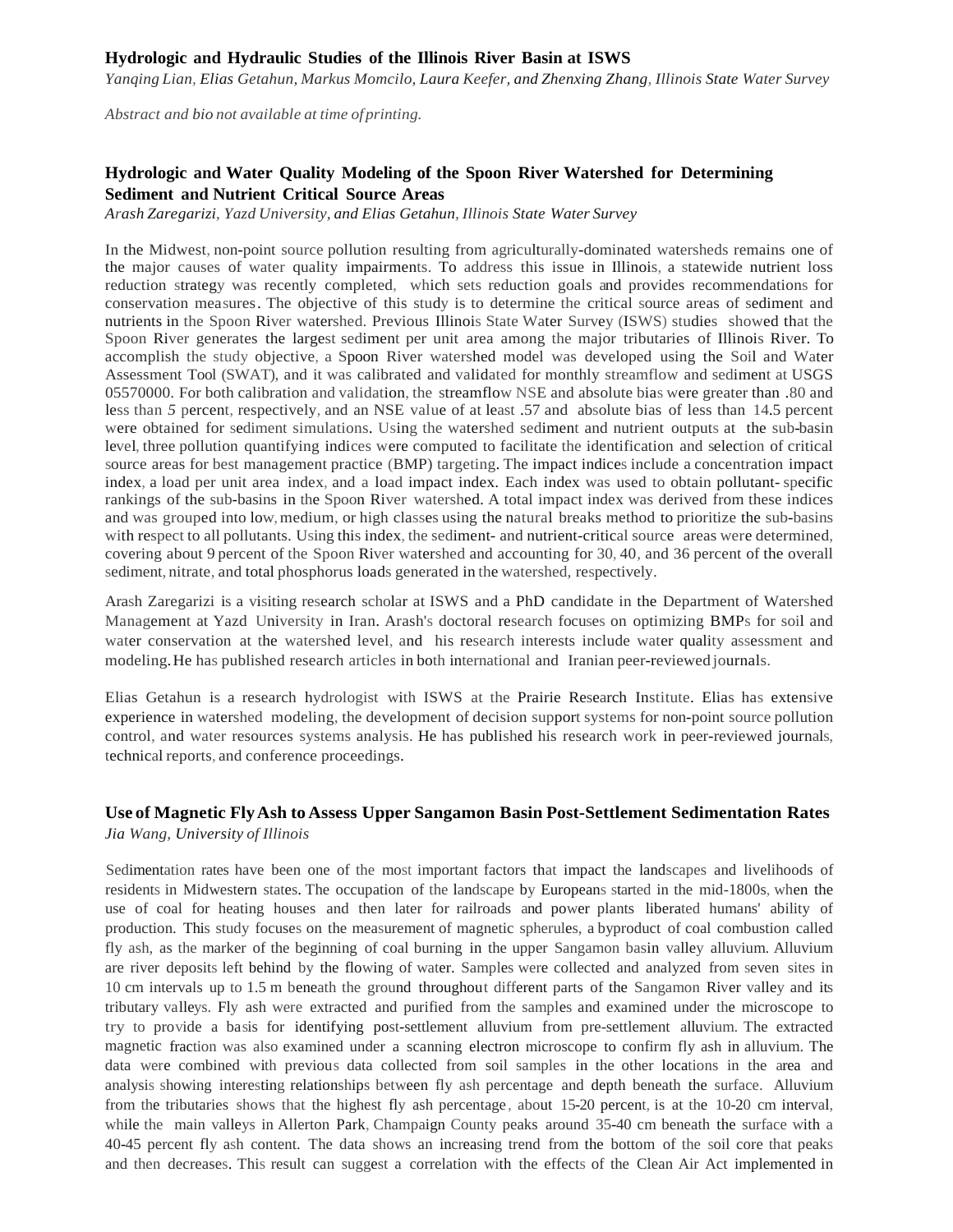the 1970s. Particle size analysis shows increases and decreases throughout the soil sample core. Sedimentation rate can be further examined through the data collected and analyzed to find any observable trends post European settlement. This study can provide valuable insight for scientists to understand the effects of modern agriculture and the impact to soils that industrialization and urbanization has brought upon this landscape. This project was originally part of the Critical Zone Observatory project, funded by NSF and later by the National Great Rivers Research and Education Center, to better understand human impacts on landscapes.

Jia Wang is currently an undergraduate student at the University of Illinois at Urbana-Champaign. She is majoring in environmental geology and earth, society, and environmental sustainability. She began working on this project in November 2014 under the guidance of David A. Grimley, a geologist at the Illinois State Geological Survey, and Alison Anders, a professor at the University of Illinois at Urbana-Champaign.

*Additional contributors:David Grimley, Illinois State Geological Survey, and Alison Anders, University of Illinois*

## **Regional Water Supply Planning Studies in Illinois**

*Zhenxing Zhang, Illinois State Water Survey*

It is vital for Illinois to provide citizens and industries sustainable and affordable clean water in the present and for the future. As a state, it is important to understand future water demand, water supply, costs associated with providing and conveying water, and the costs and impacts of wastewater effluent. Well-designed state and regional water supply planning is a valuable tool to ensure sustainable water sources in the future for the entire state. Executive Order 2006-01, signed by Governor Rod Blagojevich in January 2006, authorized the Illinois Department of Natural Resources (IDNR) to lead state and regional water supply planning activities. Since 2006, the Illinois State Water Survey (ISWS) has been working closely with IDNR to conduct technique analysis of water demand and water availability in Illinois. The entire state is divided into 10 water supply planning regions, with northeastern Illinois and east central Illinois prioritized. ISWS has completed water supply planning studies in northern Illinois, east central Illinois, and the Kaskaskia River basin. ISWS is currently working on the middle Illinois and northwest Illinois regions. The Kankakee River watershed was identified in the northeastern Illinois water supply planning report as needing additional study due to significant expected development in the watershed.The watershed is currently being studied as a sub-region.For water supply planning studies in each region, groundwater models are developed to assess the impact of the past and future withdrawal on groundwater levels and determine the sustainable withdrawal rate. Groundwater monitoring is conducted to evaluate the impact of past groundwater withdrawals. The Illinois Streamflow Accounting Modelling was developed to analyze surface water availability under various climate conditions and the impact of surface water withdrawals and wastewater effluents. Water demand is analyzed and projected based on available population, water use, socioeconomic, and climatic data. Three different scenarios are developed to represent uncertainty.

Zhenxing (Jason) Zhang is a water supply hydrologist with ISWS focusing on surface water supply, water availability, hydrologic modelling, and stochastic hydrology. He holds a PhD in water resources engineering from the State University of New York College of Environmental Science and Forestry. Zhenxing is a licensed professional engineer and professional hydrologist. He has extensive experience in water supply, water resources planning and management, and hydrologic modeling with years of experience working for the Susquehanna River Basin Commission and Pennsylvania State University before he joined ISWS.

*Additional contributors:H. Vernon Knapp, Walton Kelly, Scott Meyer; George Roadcap, Daniel Abrams, Devin Mannix, and Daniel Hadley, Illinois State Water Survey*

# **Insights from Long-Term Monitoring: Asian Carp and Fish Communities within the Illinois River**

*Rich Bendleton, Illinois Natural History Survey, Illinois River Biological Station*

Long-term monitoring can provide novel information regarding ecological patterns and processes. While longterm monitoring efforts have gained greater recognition in their importance in understanding ecological patterns, few have documented the influence of invasive species on ecosystem properties and processes throughout the course of an invasion (introduction, establishment, and spread). The Long Term Resource Monitoring Program, an element of the Upper Mississippi River Restoration - Environmental Management